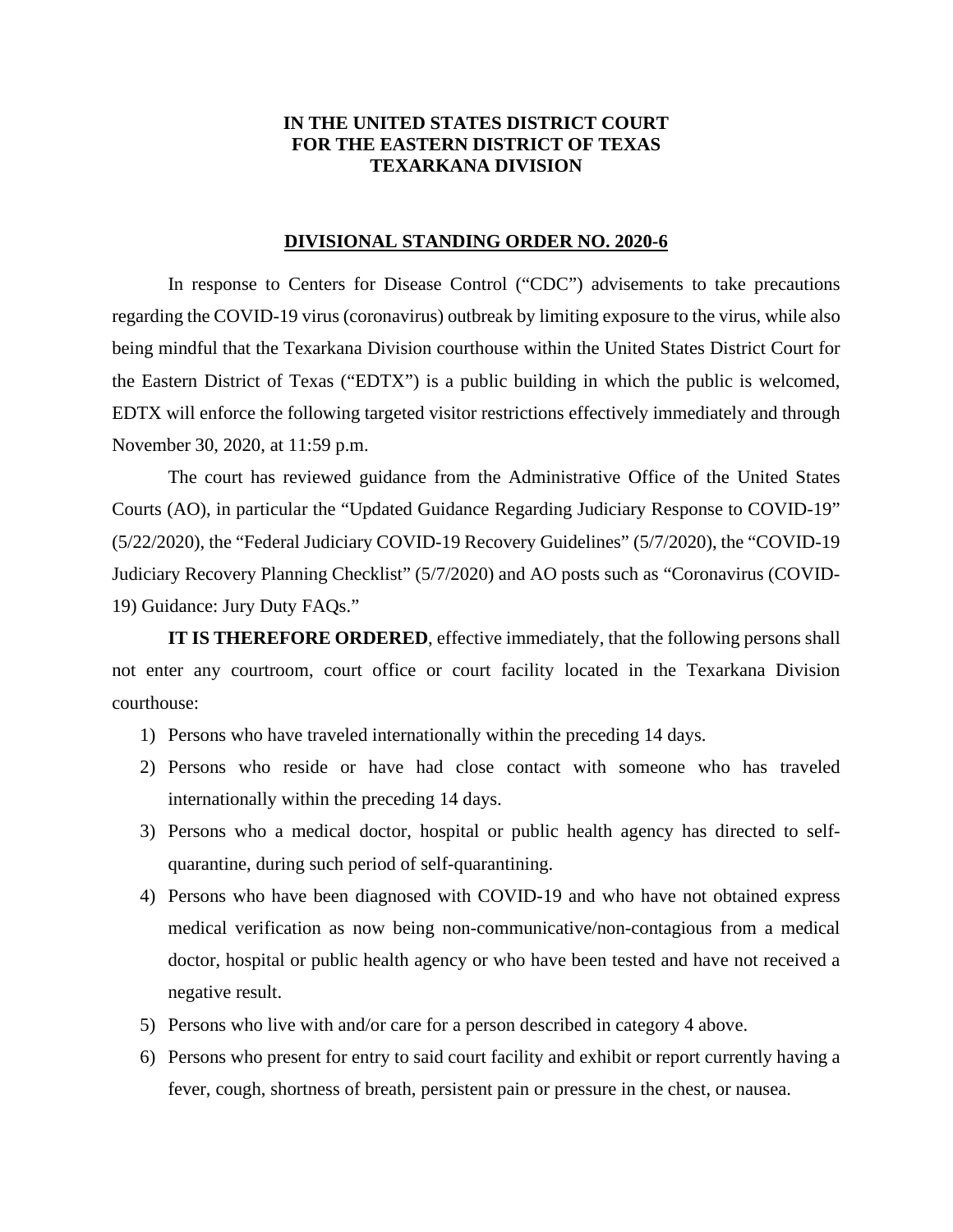**IT IS ORDERED** that all Texarkana, Texas Court Security Officers ("CSOs"), following substantive guidance from this Order and administrative guidance from the United States Marshal for EDTX, shall deny entry to anyone attempting to enter said court facility in violation of these protocols. In the event of any uncertainty as to a person's ability to gain entrance to the court facility hereunder, the CSOs shall immediately contact the U.S. Marshal for EDTX or his designated Deputy Marshal for a determination, which shall control.

**IT IS FURTHER ORDERED** that those persons who are not barred by one of the exclusions described above must wear an appropriate face mask or covering in all public areas of the courthouse, including but not limited to courtrooms, jury rooms, hallways, restrooms, lobbies and elevators. Persons other than jurors must supply their own face mask or covering.

If you are scheduled or required to appear in district court or magistrate court during the period of this order and you are unable to gain entry because of these targeted visitor restrictions, you should proceed as follows:

- If you are represented by an attorney, please contact your attorney.
- If you are an attorney scheduled to appear in court before a judge, please contact the respective chambers directly by telephone. Telephone contact information for the Texarkana Division is available at: http://www.txed.uscourts.gov/.
- If you are scheduled to meet with a probation or pretrial services officer, please contact the Probation and Pretrial Services Office directly for guidance and instructions.
- For any other District Court matters, please contact the Texarkana Deputy Clerk in Charge at (903) 794-8561 or the EDTX Clerk of Court at (903) 590-1111 in Tyler, Texas.

Upon entry into the courthouse, all persons must maintain appropriate distancing from others in the courthouse, to include sitting at the location assigned by a member of the court staff. Each person must follow instructions of the court staff and CSOs to aid in maintaining distance in the courthouse.

**IT IS ORDERED** that each courtroom within the courthouse has specific requirements as to spectators during a trial or hearing, and access is available on a first-come, first-served basis.

**IT IS ORDERED** that, unless extended by subsequent order, these restrictions shall remain in place until November 30, 2020, at 11:59 p.m., when they shall automatically expire. After this order is signed and filed with the Standing Orders of the EDTX, the U.S. Marshal for